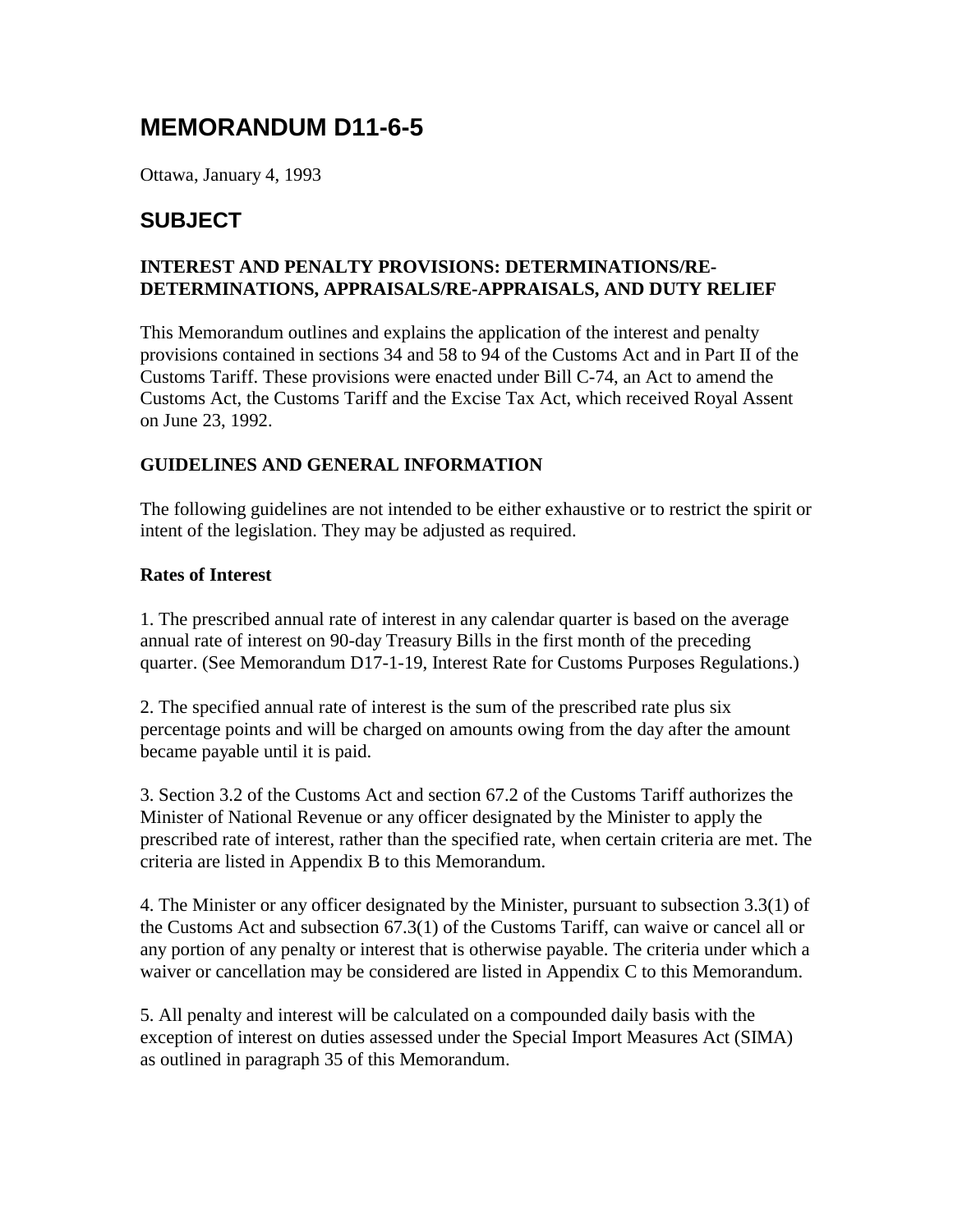### **Determinations and Appraisals**

6. When the amount of duties is decreased as the result of a determination of the tariff classification or origin of goods imported from the United States or an appraisal of the value for duty made pursuant to section 58 of the Customs Act, interest at the prescribed rate will be paid from the day after the amount was paid to the date the refund cheque is issued, calculated on the amount refunded. This is pursuant to subsection 66(3) of the Customs Act.

7. When a determination or appraisal results in an increase in the amount owing to the Department, interest at either the specified rate or the prescribed rate will be charged on the additional duties from the day after the amount was payable until the date of the determination or appraisal pursuant to subsection 33.4(1) of the Customs Act. The circumstances, when the prescribed rate of interest rather than the specified rate of interest is charged, are detailed in Appendix B to this Memorandum.

### **Re-determinations and Re-appraisals**

8. When a re-determination or re-appraisal made by a designated officer under section 60 or 61 of the Customs Act or by the Deputy Minister under section 63 or 64 of the Act results in a decrease in the amount of duties, interest at the prescribed rate will be paid from the day after the amount was paid until the refund cheque is issued, calculated on the amount of the refund. Where the amount refunded includes any interest previously charged, interest at the prescribed rate will also be paid on that interest. This is pursuant to subsection 66(3) of the Act.

9. When a re-determination or re-appraisal results in an amount owing to the Department, interest at either the specified rate or the prescribed rate will be charged from the day after the amount was payable until the date of the re-determination or re-appraisal. The circumstances when the prescribed rate of interest rather than the specified rate of interest is charged will be the same as those for a determination or appraisal made pursuant to section 58 of the Customs Act, per Appendix B to this Memorandum.

10. The revised provisions for interest payable or chargeable respecting determinations, appraisals, re-determinations and re-appraisals made under the Customs Act, will affect goods released from Customs on or after January 4, 1993.

### **Payment of Duties and Interest**

11. Pursuant to subsections 58(3), 62(2) and 65(2) of the Customs Act, all amounts owed by or to an importer must be paid within 30 days after the date of the determination, appraisal, re-determination or re-appraisal, i.e., the "decision date" on the Detailed Adjustment Statement (DAS). The only exception is in cases where security is given in respect of amounts owing pursuant to paragraphs  $58(2)(a)$ ,  $62(1)(a)$  and  $65(1)(a)$  of the Act.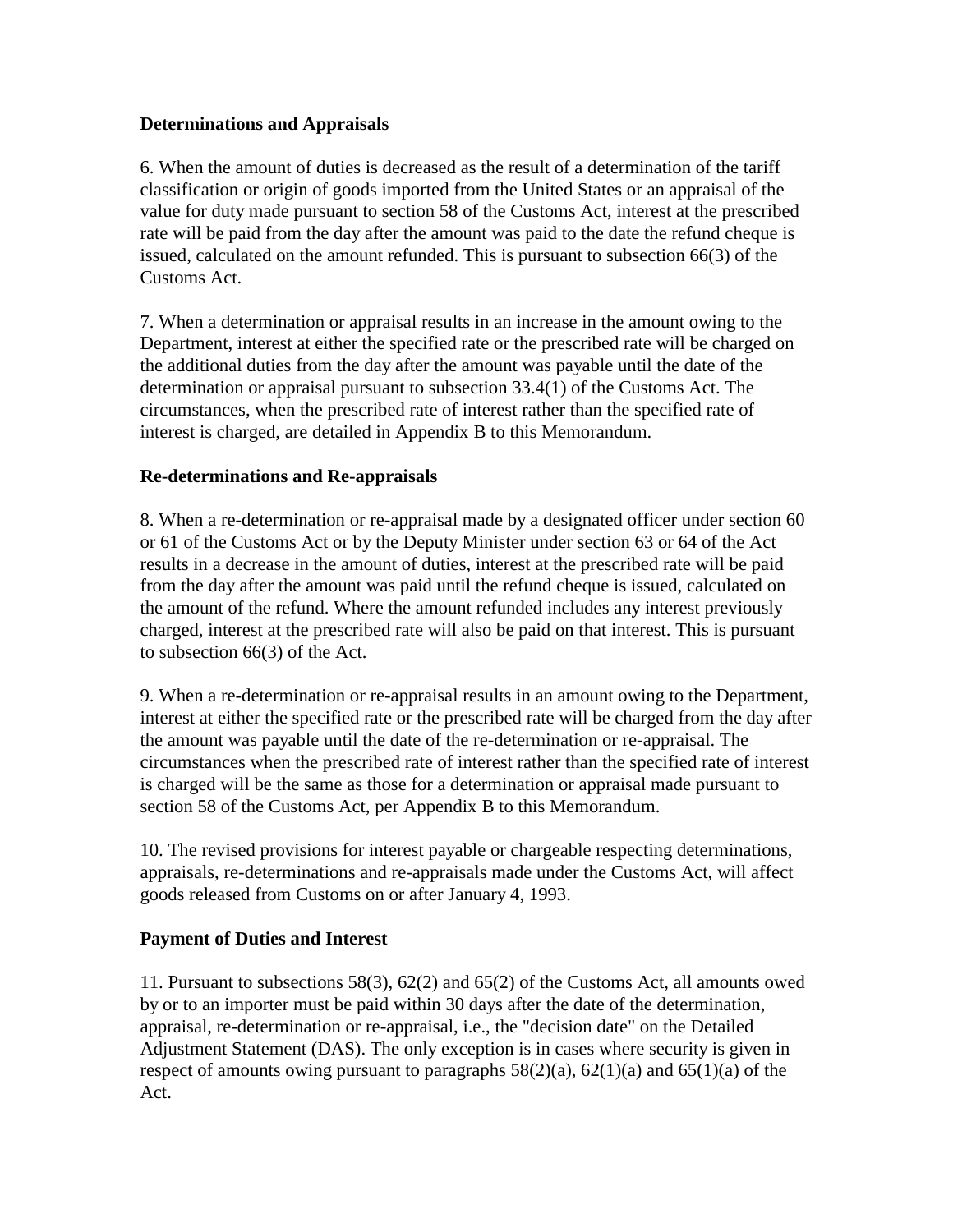12. If the amount owing under subsection 58(2) of the Customs Act by the importer is paid within the 30-day time period, no additional interest will be charged. If the amount owing is not paid within 30 days, the importer will be liable to interest at the specified rate, calculated on the total amount owing, from the day after the date the amount was originally liable to be paid (e.g., end of month for importers on periodic payment), until the total amount is paid.

13. If the amount owing under subsections 62(2) and 65(2) of the Customs Act by the importer is paid within the 30-day time period, no additional interest will be charged. If the amount owing is not paid within 30 days, the importer will be liable to interest at the specified rate, calculated on the total amount owing, from the day after the date of reassessment (i.e., the decision date on the DAS), until the total amount is paid.

### **Voluntary Assessment**

14. If an importer makes a voluntary amendment on an importation and pays the additional amount of duties which are subsequently owing to the Department, the period for the calculation of the interest which may be charged, will be from the day after the additional amount would have otherwise been payable until the day it is paid.

15. When an additional amount is believed to be owing and that amount is tendered, interest at the prescribed rate is payable up to the date the payment is made. If the total amount tendered is subsequently found to be insufficient, interest on the unpaid balance is calculated from the date duties were originally payable. If the amount tendered exceeds the amount owing, interest at the prescribed rate will be calculated on the amount refunded from the date the additional payment was made.

### **Interest where Security is Given**

16. When security is given pursuant to paragraph  $58(2)(a)$ ,  $62(1)(a)$  or  $65(1)(a)$  or subsection 69(1) of the Customs Act to secure duties and interest owing and the duties are subsequently found to be owing to the Department, the total amount of duties and interest not paid are to be paid, together with interest at the prescribed rate on the total amount, calculated from the day after the day the security was given until the subsequent redetermination or re-appraisal is made.

17. Paragraph 16 of this Memorandum will apply to assessments and re-assessments of duties owing on goods released from Customs on or after January 4, 1993.

18. Where security proves to be insufficient (for example as the result of additional interest accruing), additional security may be requested by the Minister or an officer designated by the Minister pursuant to section 3.4 of the Customs Act. If the additional security is not given within the time required, the amount of the insufficiency is payable immediately.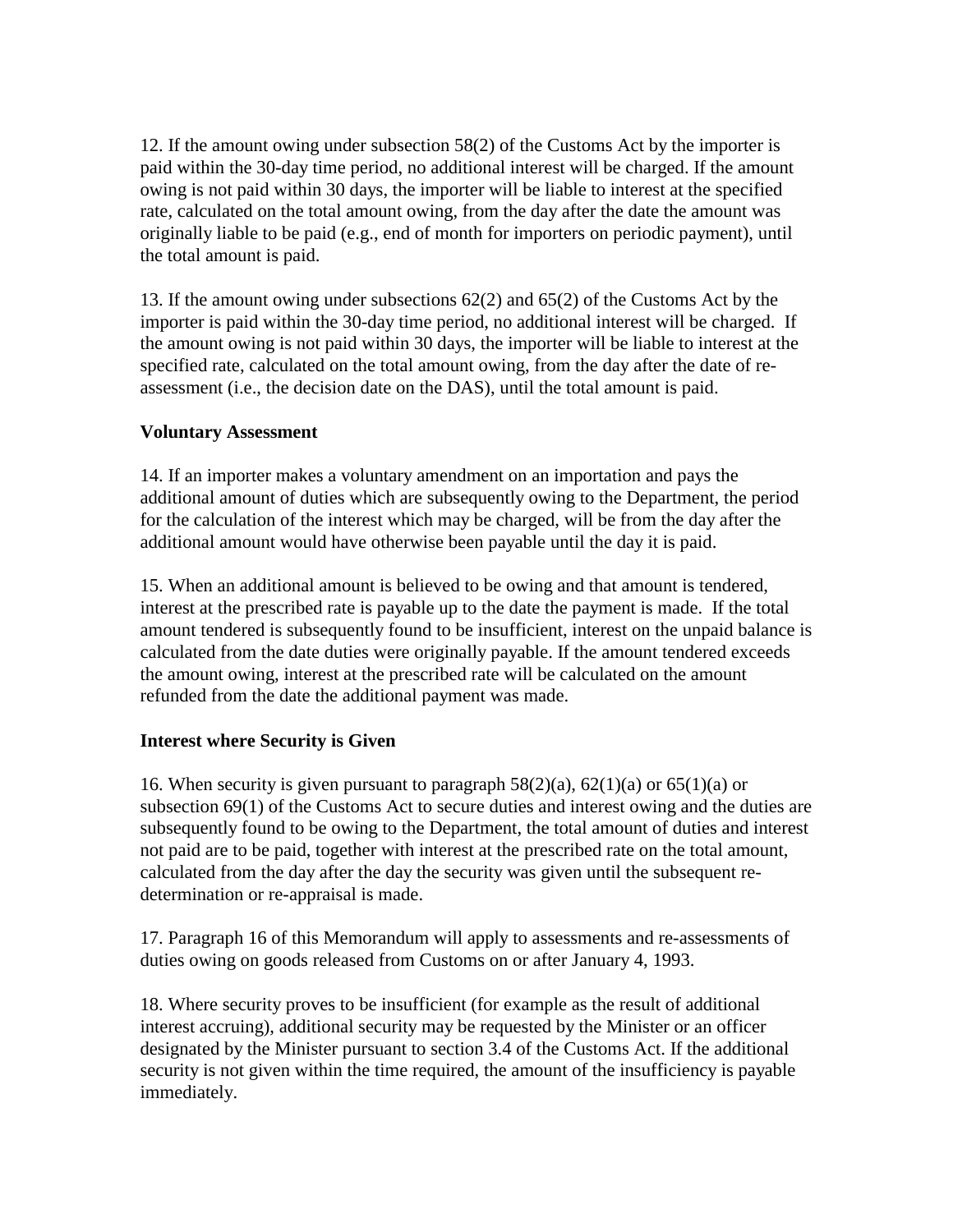19. Section 3.4 of the Act will apply to any requirement for additional security or any failure to provide the additional security occurring on or after January 4, 1993, regardless of when the goods, in respect of which the duties and interest are owing, were released from Customs.

### **Interest on Drawbacks and Refunds**

20. Pursuant to subsection 80(1) of the Customs Act, interest will be paid at the prescribed rate on the amount of duties refunded under section 74, 76, 77 or 79 of the Act. Interest will be calculated beginning on the 91st day after the refund application is received and ending on the day the refund is granted.

21. Pursuant to section 87 of the Customs Act, interest will be paid at the prescribed rate on the amount of a drawback of duties granted under section 82 or 86 of the Act. Such interest will be calculated beginning on the 91st day after the drawback application is received and ending on the day the drawback is granted.

22. Pursuant to section 107 of the Customs Tariff, interest will be paid at the prescribed rate on the amount of a drawback or refund of duties granted under Part II of the Customs Tariff other than refunds granted under Division III or III.1 or section 101 of the Customs Tariff. Such interest will be calculated beginning on the 91st day after the drawback or refund application is received and ending on the day the drawback or refund is granted.

23. The revised provisions for interest payable to an applicant under the duties relief/refund provisions of the Customs Act or the Customs Tariff will affect applications for refund or drawback received on or after January 4, 1993, regardless of when the goods were released from Customs.

### **Failure to Comply with Conditions of Drawback, Remission or Relief**

24. Where a drawback has been granted and the goods have been subsequently diverted or the conditions of a drawback granted under section 34 or 82 of the Customs Act have not been met, the person who received the drawback must report the diversion or failure to comply within 30 days and repay the amount of the drawback and any interest thereon, pursuant to section 84 of the Act. Interest at the specified rate will be payable, calculated on the total amount owing from the day after the drawback was granted until the date the total amount is paid.

25. Where the diversion or failure to comply is not reported within 30 days, a six per cent per year penalty will be charged on the amount of the drawback that is owing. Pursuant to subsection 84(1.2) of the Customs Act, the penalty will be calculated from the 31st day after the diversion or failure to comply to the date the report is made to the Department.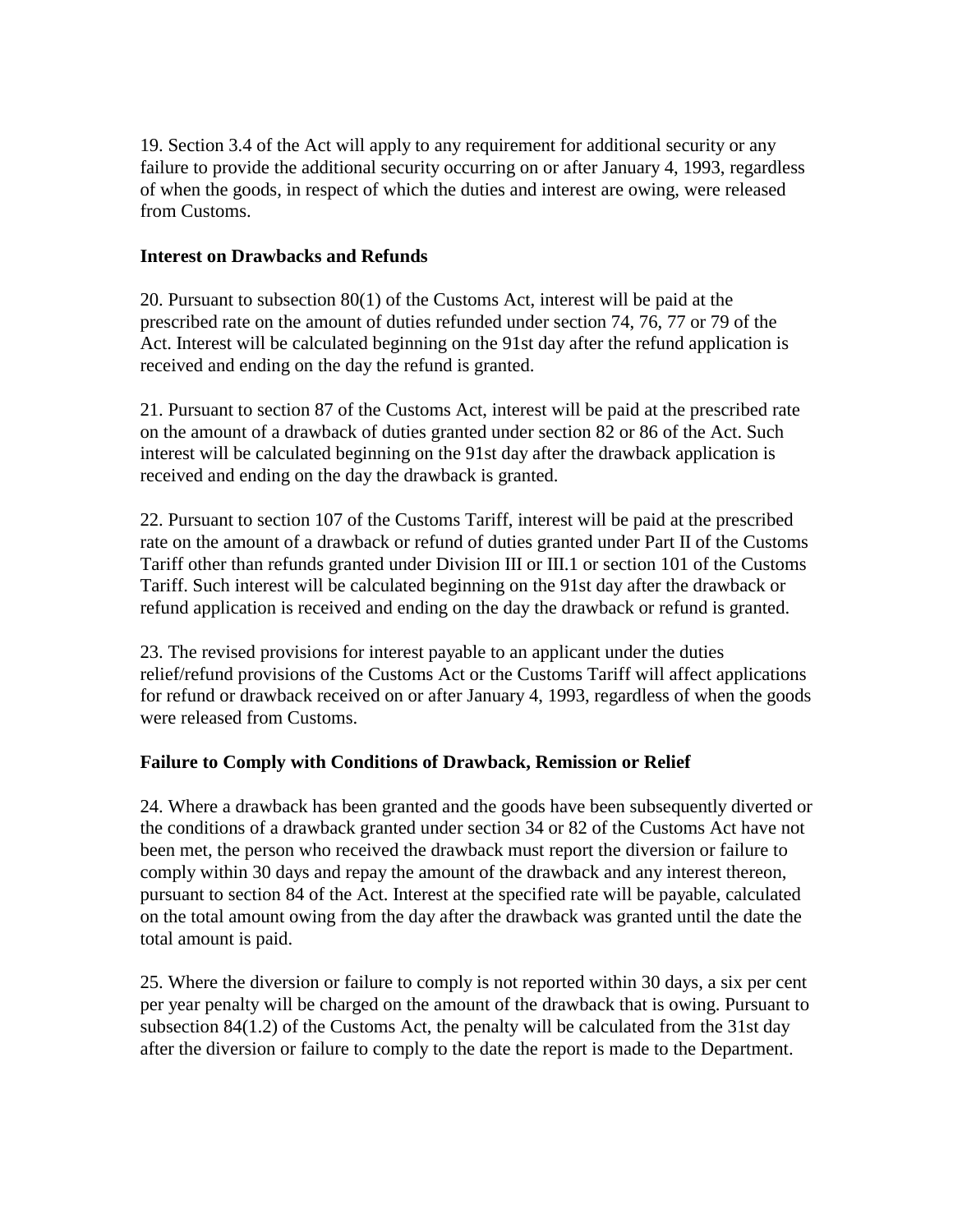26. Where goods are diverted or the conditions of the remission are not met pursuant to section 88, 89, 91 or 92 of the Customs Act, the person who is liable for payment must report the diversion and pay the amount of duties owing or repay the amount of a refund or remission within 90 days of the date of diversion or failure to comply. In the event that the amount is not paid within the 90-day period, interest at the specified rate will be payable, calculated from the day after the diversion until the total amount is paid. This is pursuant to section 93 of the Act.

27. Where the diversion or failure to comply is not reported within 90 days pursuant to section 88, 89 or 92 of the Customs Act, a six per cent per year penalty will be charged on the amount owing. This penalty will be calculated from the 91st day after the date of diversion or failure to comply to the date the report is made to the Department.

28. Where goods, which were subject to a relief granted under section 80 of the Customs Tariff, are exported to the United States, the person who exported the goods must report the exportation within 30 days. If the exportation is not reported within the 30-day period, a six per cent per year penalty will be charged on the amount of the relief, calculated from the 31st day after exportation until the report is made to the Department. This is pursuant to section 83.2 of the Customs Tariff.

29. The amount of the relief which had been granted on the goods subsequently exported to the United States must be paid within 90 days of the date of export by either the person who exported the goods or the person who received the relief. In the event that the amount is not paid within the 90 day period, interest at the specified rate will be payable, calculated from the 91st day after the date of export until the day the amount is paid.

30. The provisions of section 83.2 of the Customs Tariff will cover goods exported to the United States on or after January 1, 1994.

31. Where goods are diverted or the conditions of relief or remission of duties pursuant to subsection 74(1), 75.1(1), 79(3), 79.5(3) or 82(2) or section 86, 90 or 101 of the Customs Tariff have not been met, the person who diverted the goods or failed to comply must report same within 90 days. If the diversion or failure to comply is not reported within the 90-day period, a six per cent per year penalty will be charged on the amount of the relief or remission that is owing or must be repaid. This penalty will be calculated from the 91st day after the date of diversion or failure to comply to the date the report is made to the Department. This is pursuant to section 103 of the Customs Tariff.

32. Under section 103 of the Customs Tariff, failure to comply with the terms and conditions of relief or remission would include remission orders under the machinery remission program (see Memorandum D8-5-1, Machinery Program), temporary importation, Canadian goods abroad and inward processing programs and certain other remission orders made pursuant to the Customs Tariff.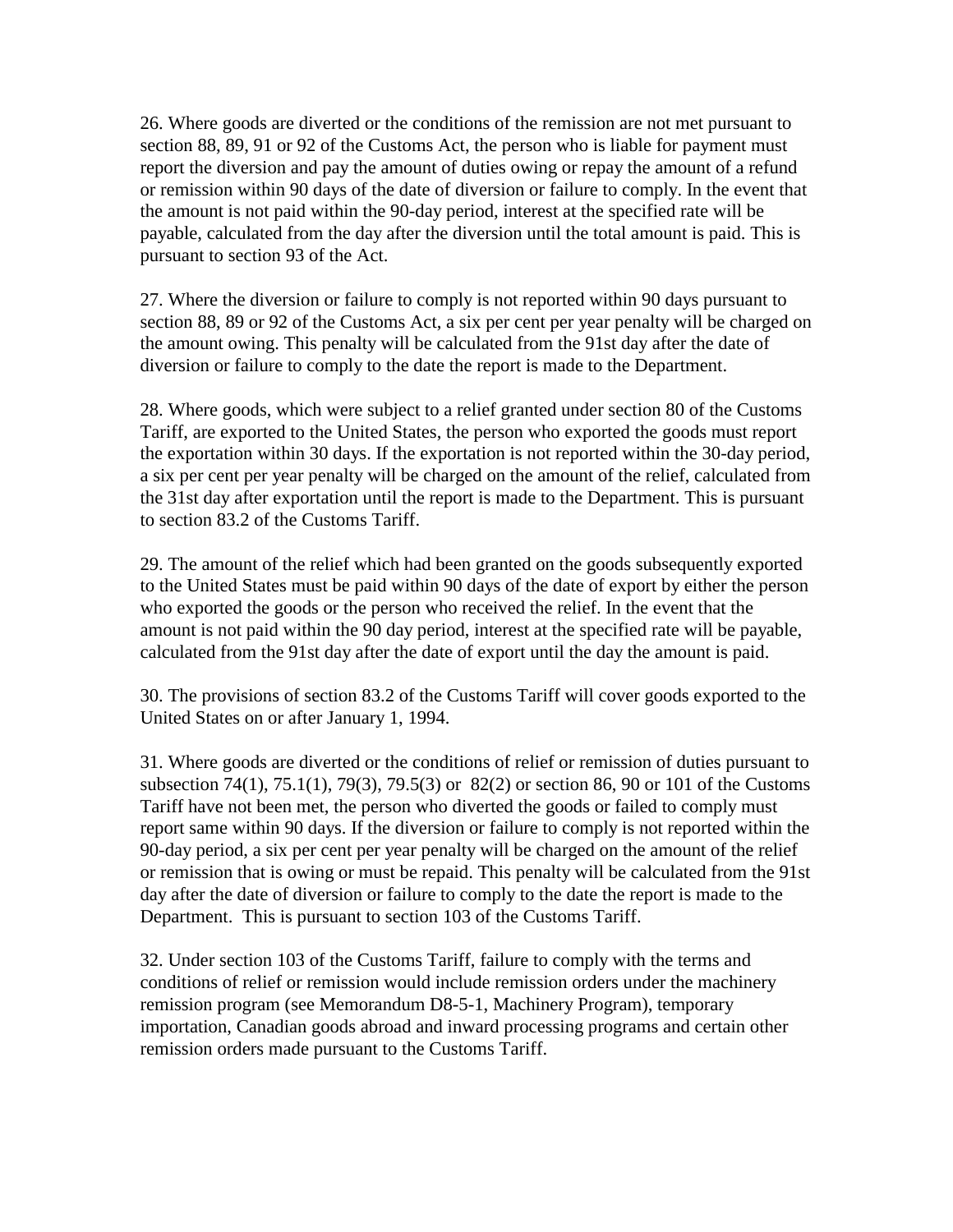33. Where goods are diverted or the conditions of relief, remission, refund or a drawback of duties pursuant to subsection 74(1), 75.1(1), 79(3), 79.5(3) or 82(2) or section 69, 80, 86, 90, 97 or 101 of the Customs Tariff have not been met, the person who failed to comply with the conditions or received the relief, drawback, refund or remission must pay an amount equal to the relief, drawback or remission that is owing or must be repaid under paragraph  $103(1)(b)$ ,  $105(1)(a)$  or  $105(2)(a)$  of the Customs Tariff. If the amount owing is not paid within 90 days of the date of the diversion or failure to comply, interest at the specified rate will be payable on that amount. This interest will be calculated from the day after the date of diversion or failure to comply until the day the total amount has been paid. This is pursuant to section 106 of the Customs Tariff.

34. The revised provisions for interest and the six per cent per year penalty will apply to diversions and failures to comply with the relief provisions of the Customs Act or the Customs Tariff occurring on or after January 4, 1993.

### **Special Import Measures Act (SIMA)**

35. The manner in which interest is paid or charged on SIMA duty and the Goods and Services Tax, which is assessed as the result of a SIMA duty assessment or reassessment, has not been changed. For additional information on these interest provisions, please refer to the relevant sections of the Special Import Measures A ct. The following departmental memoranda also provide details on the application of interest:

Memorandum D14-1-3, Re-determination of Goods under Special Import Measures Act;

Memorandum D14-1-5, Procedures for Release from Customs of Goods Subject to Provisional Duty under the Special Import Measures Act and Bonds Used to Secure Payment of Provisional Duty; and

Memorandum D14-1-6, Liability for Payment of Provisional Duty, Anti-dumping Duty and Countervailing Duty under the Special Import Measures Act.

#### **Request for Cancelling or Waiving Interest and Penalties**

36. Importers or their authorized agents can make requests in writing to the Department concerning the cancellation or waiver of interest and/or penalties which have been assessed. Requests can also be made in writing by importers or their authorized agents regarding the application of interest at the prescribed rate rather than at the specified rate. Such requests may be made by letter but may also be made on Form B 2, Adjustment Request, whether or not a request for re-determination or re-appraisal is made at the same time. (See also Memorandum D17-2-1, Coding of Adjustment Request Forms.)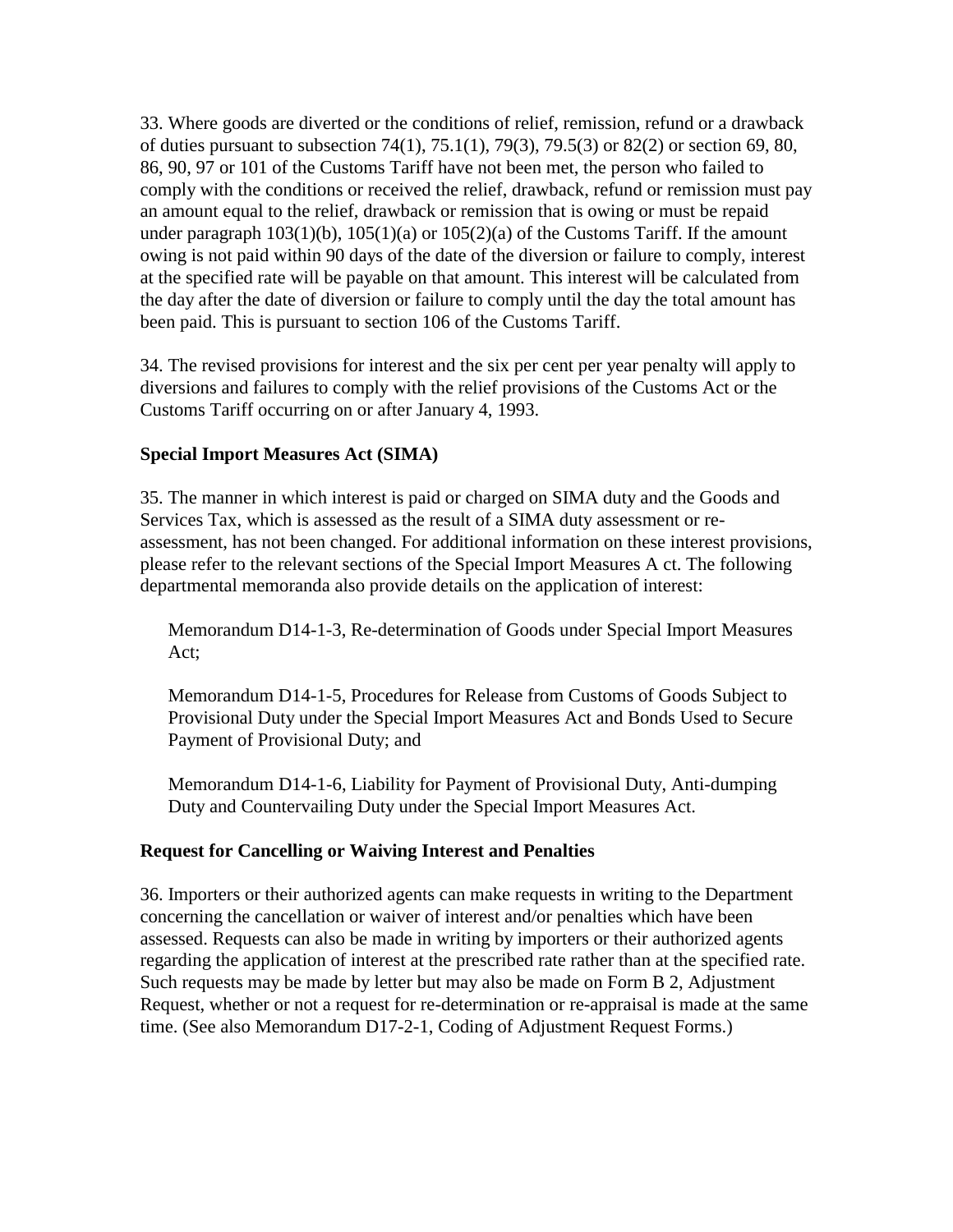37. A request must contain the following information:

(a) a copy of the Customs documents relating to the charging of the relevant interest and/or penalties;

(b) a detailed justification for the request. In the justification, reference must be made to the appropriate criterion or criteria listed in either Appendix B or C to this Memorandum; and

(c) any supporting documentation such as end-use certificates, certificate of origin, special authority applications, death certificate, medical certificate, relevant file or case numbers, departmental rulings, etc.

38. Requests must provide all of the information necessary to support the importer's application. Failure to do so may result in an unfavourable decision or delay in processing the request. Any information submitted is subject to verification by departmental officials.

39. Requests must be sent by mail or delivered by hand to the appropriate regional Customs office or to any Customs office in the region where the goods were released.

### **Status of Departmental Decisions**

40. There are no provisions in either the Customs Act or the Customs Tariff which permit a formal appeal of the Department's application of the interest and penalty provisions, i.e., prescribed/specified rate, or the application of the six per cent per year penalty, or with respect to a request for cancellation or waiver of interest and/or six per cent per year penalty. However, to the extent that the legislation provides for redress or refund, e.g., reappraisal of the value for duty under section 63 of the Customs Act, refunds of duties and taxes will result in refunds of interest.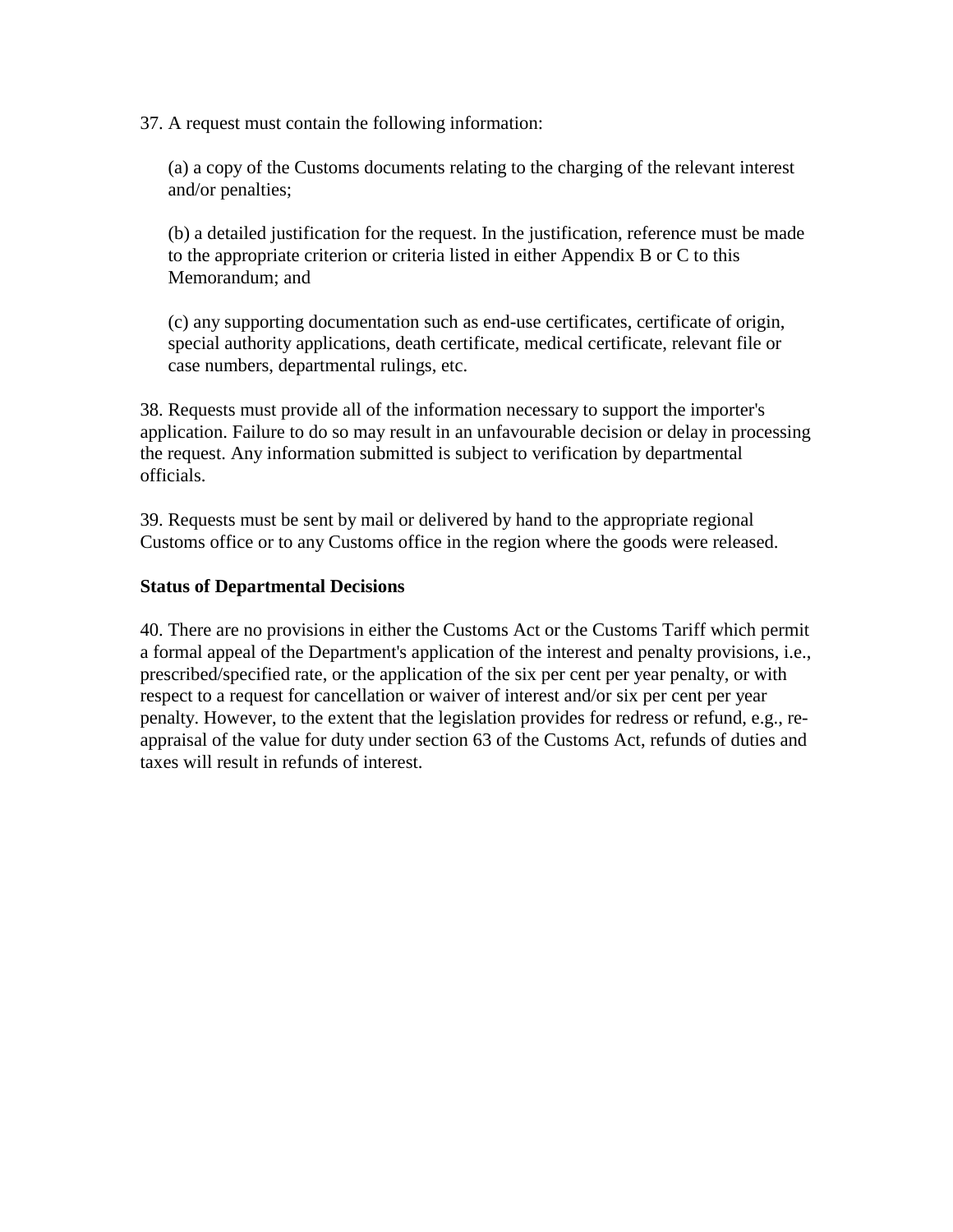## **APPENDIX A**

### **PRINCIPAL INTEREST AND PENALTY REFERENCES OF THE CUSTOMS ACT AND THE CUSTOMS TARIFF**

Listed below are the principal references relating to the new interest and penalty provisions of the Customs Act and the Customs Tariff.

### **Customs Act**

| 2.1<br>Definition of "specified rate". |  |
|----------------------------------------|--|
|----------------------------------------|--|

- 3.1 Method for compounding interest and penalties.
- 3.2 Authority to apply the prescribed rate rather than the specified rate of interest.
- 3.3(1) Authority to waive or cancel interest or penalties.
- 3.3(2) Interest on penalty or interest refunded.
- 3.4(1) Additional security to cover duties and interest owing.
- 3.4(2) Payment where additional security is not given.
- 33.4(1) Charging interest at the specified rate.
- 33.4(2) When duties are deemed payable.
- and  $(3)$
- 33.4(4) 30-day interest-free period for paying assessments and re-assessments.
- 34(2.1) Penalties for failing to report non-compliance with conditions respecting the release of goods without the payment of duty.
- 58(3) Payment of amount owing or refund payable.
- 62(2) Payment of amount owing or refund payable.
- 65(2) Payment of amount owing or refund payable.
- 66(1) Interest on payments owing on determinations, appraisals, re-determinations and re-appraisals.
- 66(2) Interest where security is given in lieu of payment.
- 66(3) Interest on refunds payable on determinations, appraisals, re-determinations and re-appraisals.
- 69(1) Refund pending an appeal to the Canadian International Trade Tribunal or the Federal Court.
- 69(2) Interest where security is given in lieu of payment concerning appeals of assessments or re-assessments.
- 80(1) Interest on refunds of duty.
- 80.1(1) Interest on past refunds of duty.
- 84(1) Diversions of goods for which drawback has been granted.
- 84(1.2) Penalty for failure to report a diversion where a drawback was granted.
- 84(2) Interest on amounts owing from diversions.
- 87(1) Interest on drawbacks.
- 93(1) Interest on amounts owing from diversions of goods for which a refund or remission has been granted.
- 93(3) Penalty for failure to report a diversion.
- 93(5) Computation of interest on certain duties.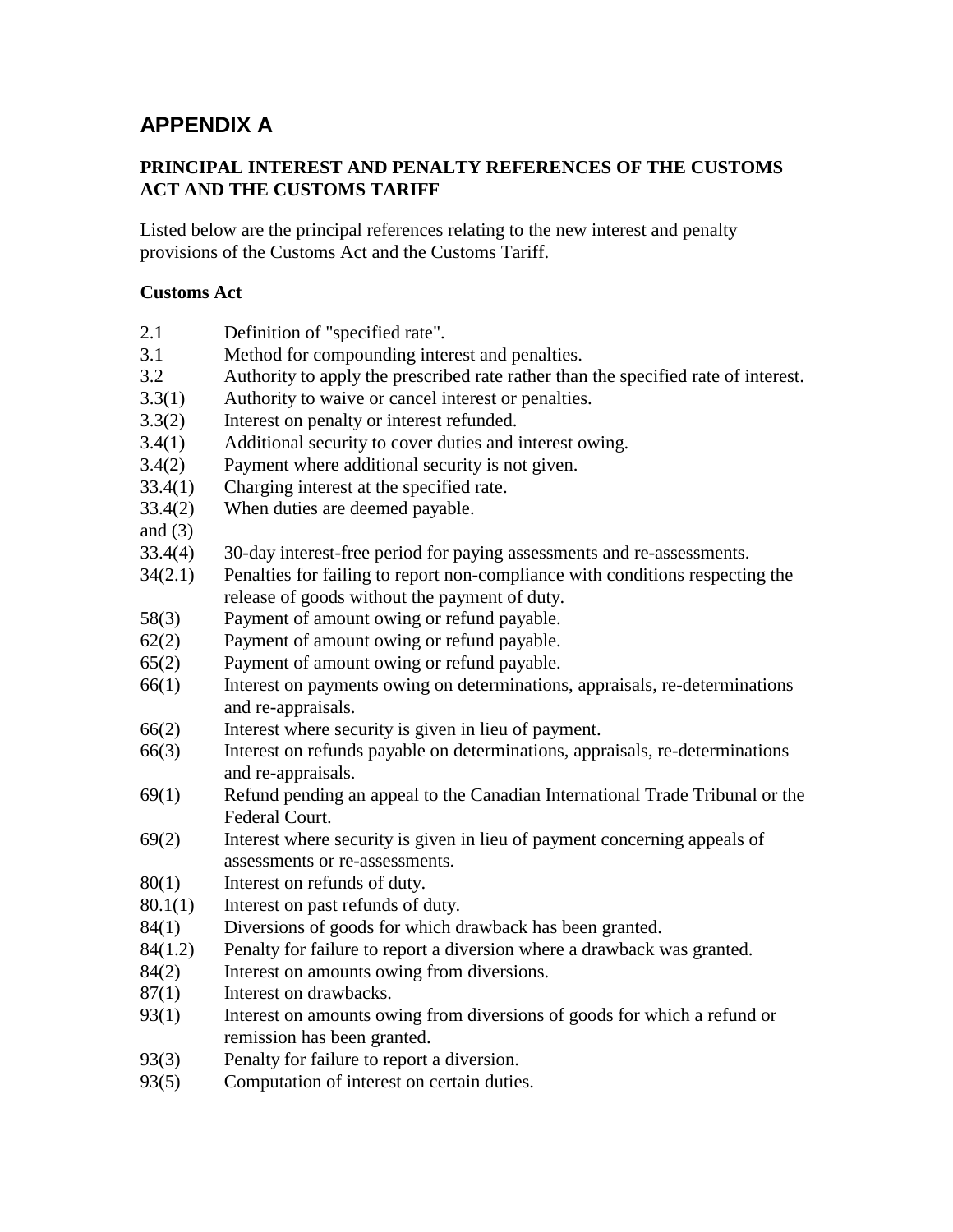### **Customs Tariff**

- 2 Definition of "specified rate".
- 67.1 Method for compounding interest and penalties.
- 67.2 Authority to apply the prescribed rate rather than the specified rate of interest.
- 67.3 Authority to waive or cancel interest or penalties.
- 83.2(3) Interest on exports of goods to the United States for which relief is granted.
- 83.2(4) Penalty for failure to report export to the United States.
- 103(1) Failure to comply with the conditions of relief, refund or remission.
- 103(1.1) Penalty for failing to report non-compliance with the conditions of relief, refund or remission.
- 106(1) Interest on amounts owing as the result of non-compliance with the conditions of duty relief.
- 106(2) Interest not charged on amount owing.
- 106(3) Computation of interest on certain duties.
- 107(1) Interest on approved applications for drawback or refund of duties.
- 107(2) Computation of interest on certain duties.

Note: This is not a complete list of all the interest and penalty provisions contained in the Customs Act or the Customs Tariff.

## **APPENDIX B**

### **CRITERIA FOR THE APPLICATION OF THE PRESCRIBED RATE OF INTEREST LEVIED AS A RESULT OF DECISIONS UNDER SECTIONS 34 AND 58 TO 94 OF THE CUSTOMS ACT OR THE PROVISIONS OF PART II OF THE CUSTOMS TARIFF**

(As specified by the Minister)

1. Where the importer, of his own volition, makes a voluntary amendment prior to any action being initiated by the Department and pays any additional duty owing.

2. Where specific information (see Note 1), on matters subject to interpretation (see Note 2), was not previously provided to the importer or his agent, and was not available in the public domain (see Note 3) which gives rise to the importer not providing the correct tariff classification, origin or value for duty information.

3. Where the action giving rise to the interest was as a result of a Certificate of Origin that was reasonably relied on but later was found to be invalid.

4. Where importations are made within 30 days of the first departmental decision made on a particular subject or issue, for example tariff classification or value for duty.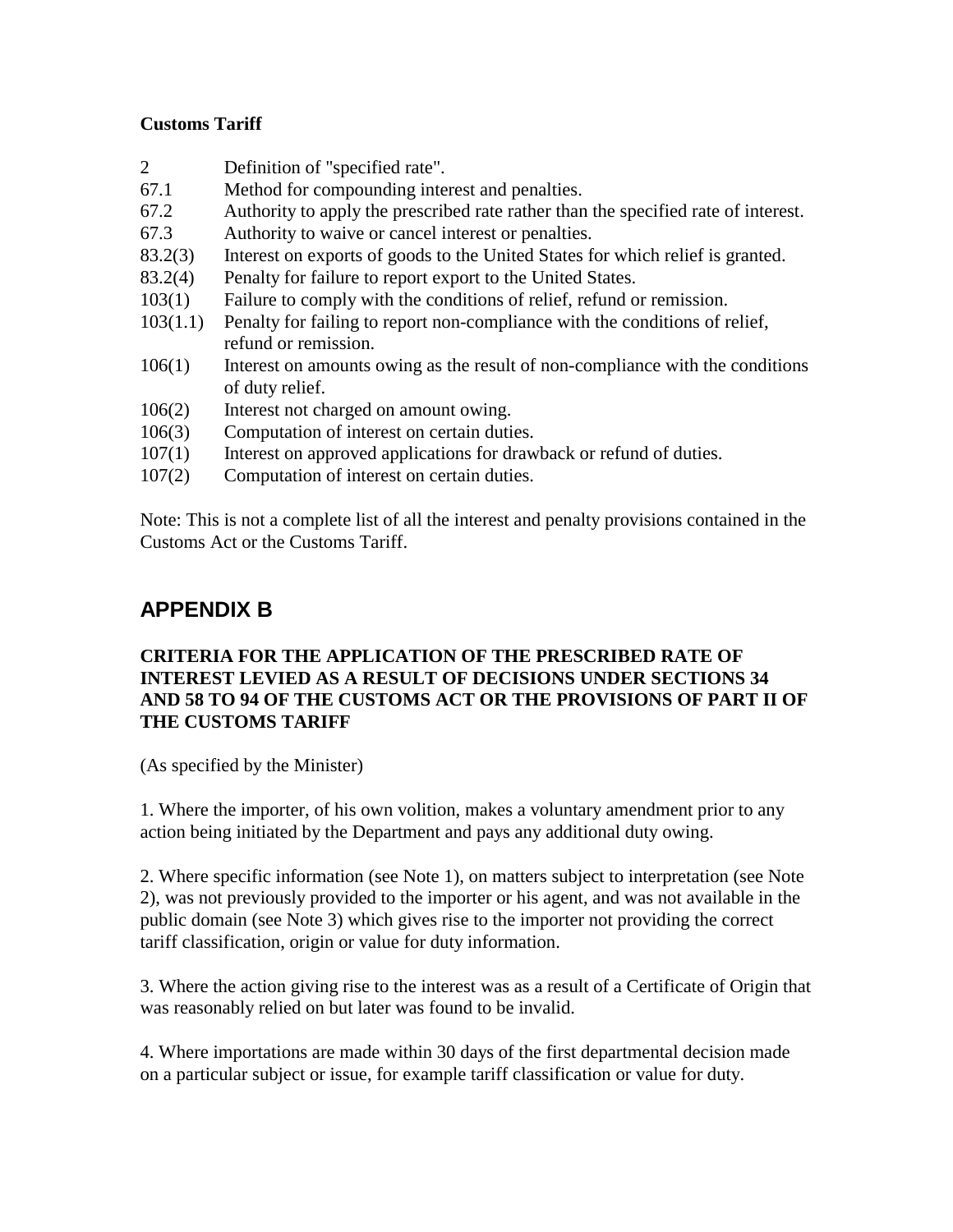5. Where the importer requests a re-determination, re-appraisal or an appeal of an assessment or re-assessment and fails to provide acceptable security within 30 days but does so within 90 days. The prescribed rate of interest will apply for the entire period between the date of the Detailed Adjustment Statement (DAS) and the date security is provided.

6. Where an assessment or re-assessment of duties and taxes results in a substantial amount of money owing and the importer, who is unable to pay the amount at one time, negotiates a deferred payment plan and honours it.

7. Where the importation is non-commercial, that is, an importation for other than sale, commercial, industrial, occupational, institutional or other like use.

Notes: 1. This refers to information which is directly germane to the tariff classification, the value for duty or the origin of goods that are the subject of the importation at issue. Such information would normally be obtained from sources that are not in the public domain, such as departmental rulings, departmental opinions, previous determinations, appraisals, re-determinations and re-appraisals.

2. This refers to situations where no clear guidance has been issued to the importer and none is available within the public domain. For example, it is sometimes a matter of interpretation as to whether or not a "royalty payment" is to be included in the value for duty. However, this rule would not apply to the misclassification of an imported product where common sense ought to apply, for example a diamond ring cannot be classified under the tariff item for automotive piston rings.

3. This refers to information which has been published for dissemination to the public on matters relating to compliance with Customs legislation. This would include, but is not necessarily limited to, Customs Notices, D-Memoranda, Canadian International Trade Tribunal decisions, Court decisions, statutes and regulations published in Part I, II or III of the Canada Gazette and other relevant Government of Canada publications.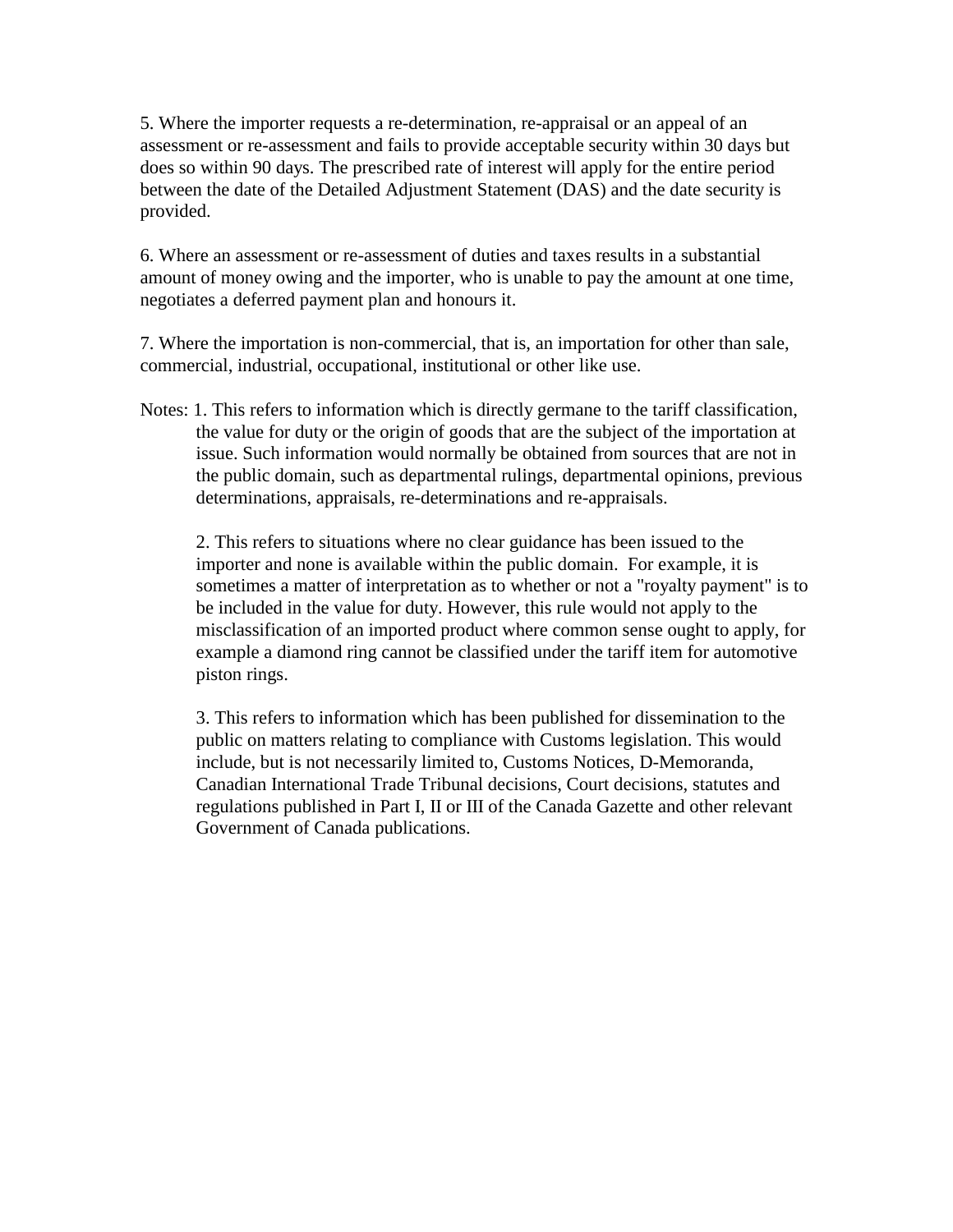## **APPENDIX C**

### **CRITERIA FOR WAIVING OR CANCELLING INTEREST OR PENALTIES LEVIED AS A RESULT OF DECISIONS UNDER SECTIONS 34 AND 58 TO 94 OF THE CUSTOMS ACT OR THE PROVISIONS OF PART II OF THE CUSTOMS TARIFF**

(As specified by the Minister)

1. Interest and penalties will be waived or cancelled when the sum total of the accumulated interest and penalties accrued between the date of an individual assessment or re-assessment (Detailed Adjustment Statement (DAS)) and the date of payment does not exceed \$5.

2. Interest and penalties will be waived or cancelled when the sum total of the accumulated interest and penalties accrued between the date payment was originally due and the date of assessment or re-assessment (DAS) does not exceed \$5 on an individual assessment or re-assessment.

3. Cancelling or waiving interest or penalties, in whole or in part, may also be appropriate if the interest or penalty arose primarily because of actions of the Department, such as:

(a) errors proven to have been committed by employees of the Department which resulted in incorrect information being supplied to the importer in specific instances; and

(b) material published by the Department, directed to the importing public, which contained errors that resulted in the importer's actions giving rise to the interest or penalty. This would include, but is not necessarily be limited to, Customs Notices and D-Memoranda.

4. Interest and penalties may be waived or cancelled at any time, in whole or in part, where the situation giving rise to the interest or penalty resulted from circumstances beyond the importer's control and which prevented the importer from otherwise complying with the Customs Act, Customs Tariff or Regulations made thereunder. Some examples are:

(a) natural or human-made disasters such as flood or fire which destroys the records of the importer;

(b) civil disturbances or disruptions in services, such as a postal strike, and where no reasonable alternative service or arrangement is possible; or

(c) death or incapacity of the employee who is directly responsible (see Note below) for ensuring the importer's compliance.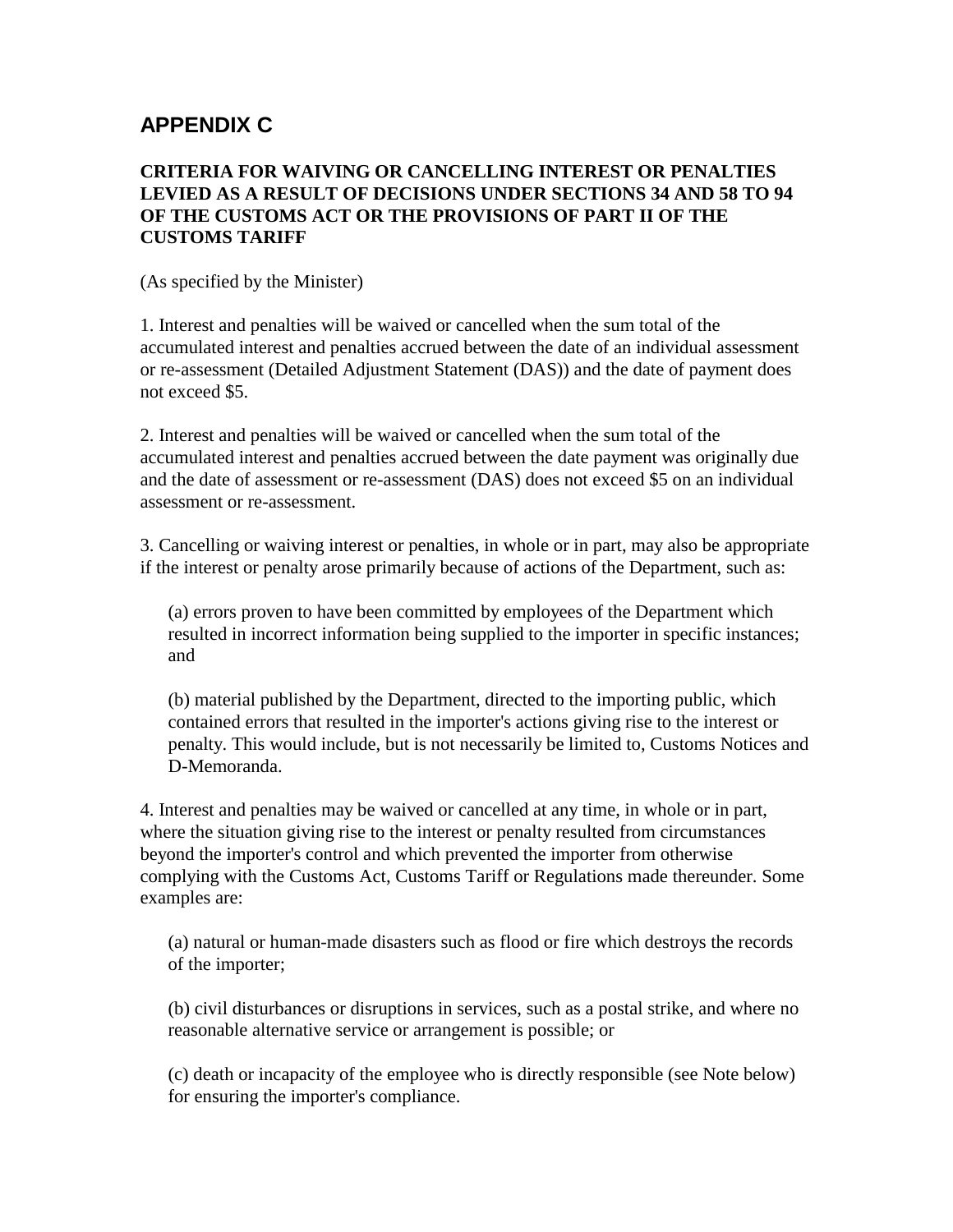5. It may be appropriate in instances where there is an inability to pay amounts owing to waive interest or penalties, in whole or in part, to facilitate collection. Some examples are:

(a) when collection has been suspended due to an inability to pay; or

(b) when an importer is unable to conclude a reasonable payment arrangement because the interest charges absorb a significant portion of the payments.

All requests for waiver or cancellation of interest and/or penalties under criteria 3, 4 or 5 must be accompanied with full documentation in accordance with paragraphs 36 to 39 inclusive of this Memorandum.

Note: For the purposes of criterion 4, this refers to the individual in the importer's operations who approves, or has signing authority for, documentation that is required for compliance with Customs legislation, and/or payments for duty and taxes owing and no other person in the organization can immediately fulfill the required role. This would include, but is not limited to, individuals occupying positions such as controllers, importexport specialists, finance officers/managers and traffic managers.